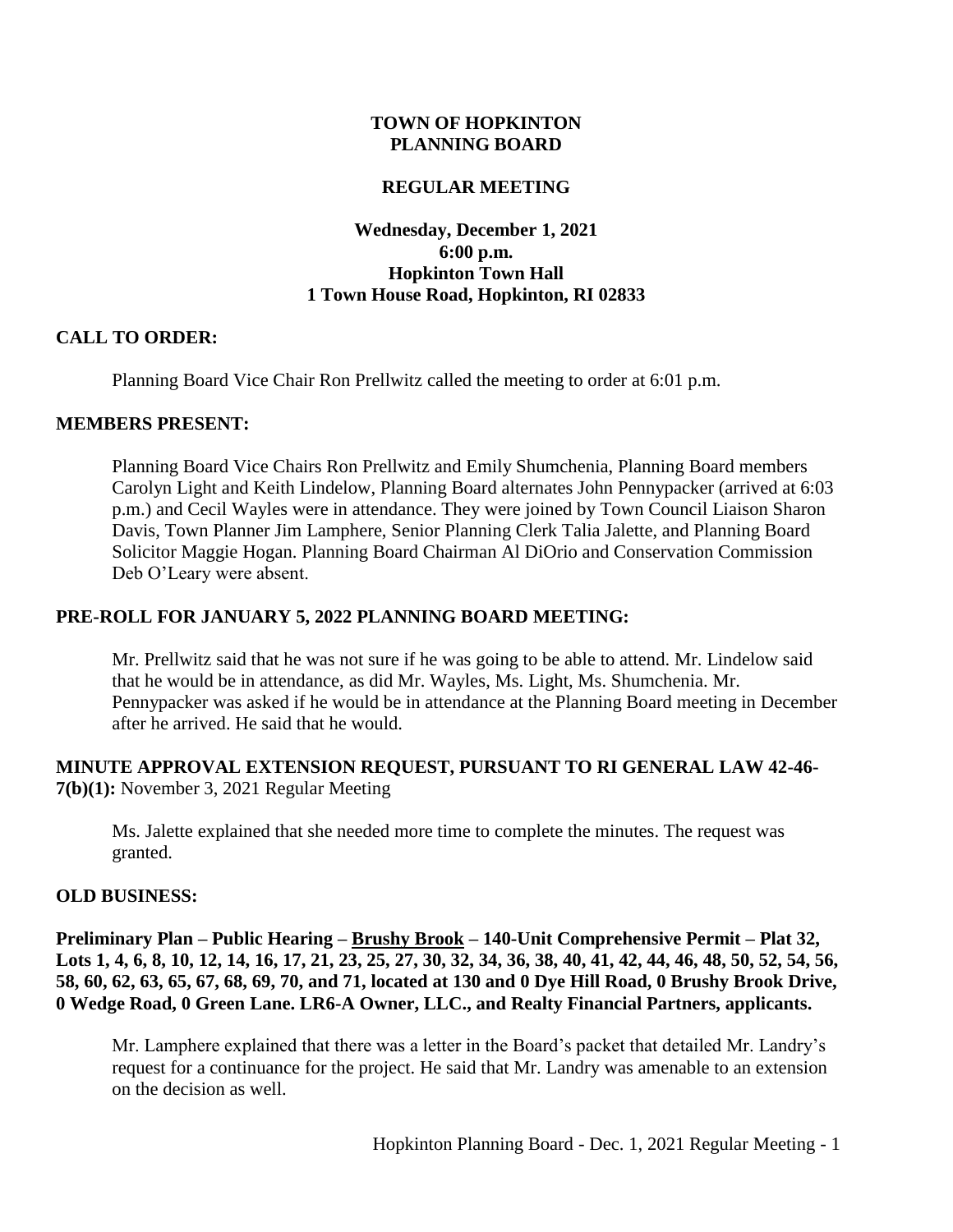Ms. Shumchenia made a motion to continue the application to the January  $5<sup>th</sup>$ , 2022 meeting at 6:00 p.m., and to extend the decision date to February  $16<sup>th</sup>$ , 2022. It was seconded by Mr. Lindelow. There was not any further discussion.

In Favor: Prellwitz, Lindelow, Wayles, Light, Shumchenia Abstain: None. Opposed: None.

5-0, the motion passed.

# **NEW BUSINESS:**

# **Preliminary Plan – Public Hearing – Wood River Health Services Addition – AP 14, Lot 47A, 823 Main Street. Wood River Health Services, Inc., applicant.**

Kelly Fracassa, the attorney for the applicant, appeared before the Board. He began by explaining that the applicant had been before the Planning Board in the past, and that they had recently been before the Zoning Board for a Special Use Permit, which they had obtained. He stated that the property was a non-conforming use in a residential special zone. He introduced Mike Wilkinson, the project engineer, as well as Alison Croke, from Wood River Health Services. He stated that Ms. Croke would explain what "the project basically is all about", and why it was necessary. He then introduced John Luca and David Christie, who were responsible for the landscape design. He asked each of the team members to appear before the Board to give a brief explanation of the work that they had done on the project, "especially the technical aspects of it. The first person to speak was Ms. Croke.

Mr. Croke stated that she is the President and CEO of Wood River Health Services. She explained that the project was "a 9,000 square foot, two-story addition" to their existing Hope Valley facility. She said that the facility was "needed for a couple of reasons". She continued.

Ms. Croke: "One, to expand the clinical services that we offer today, as well as to accommodate our growing administrative staff. The first floor will be new clinical space, and will include five behavioral health counseling rooms, space for physical therapy, space for radiology, and a community room that will seat about 30 people – and that room will be open to the public, or any nonprofit, to use, free of charge, for any kind of meeting or, uh, anything like that. Uh, it will also be used for our behavioral health staff, to conduct group counseling, or our clinical staff, in general, to conduct any kind of educational classes - smoking cessation, uh, maybe education for people with diabetes, uh, group counseling, et cetera. So, uh, the top floor of the building's – that's the first floor – and then the top floor of the building will be primarily administrative space. Uh, the need – the growth of the clinical facilities and the clinical services has required us to also grow on the administrative side, and we have literally run out of space. Uh, we do still have people working from home, and we'll continue to do that, in hybrid fashion, uh, but that second floor will be primarily administrative space as well. So, that's the project in an overview. What it will also do is, as we shift some of those administrative individuals into the new building, it frees up the existing building to offer additional clinical space. So, one example is the addition of a seventh dental operatory, which will be able to serve 1,200 additional patient visits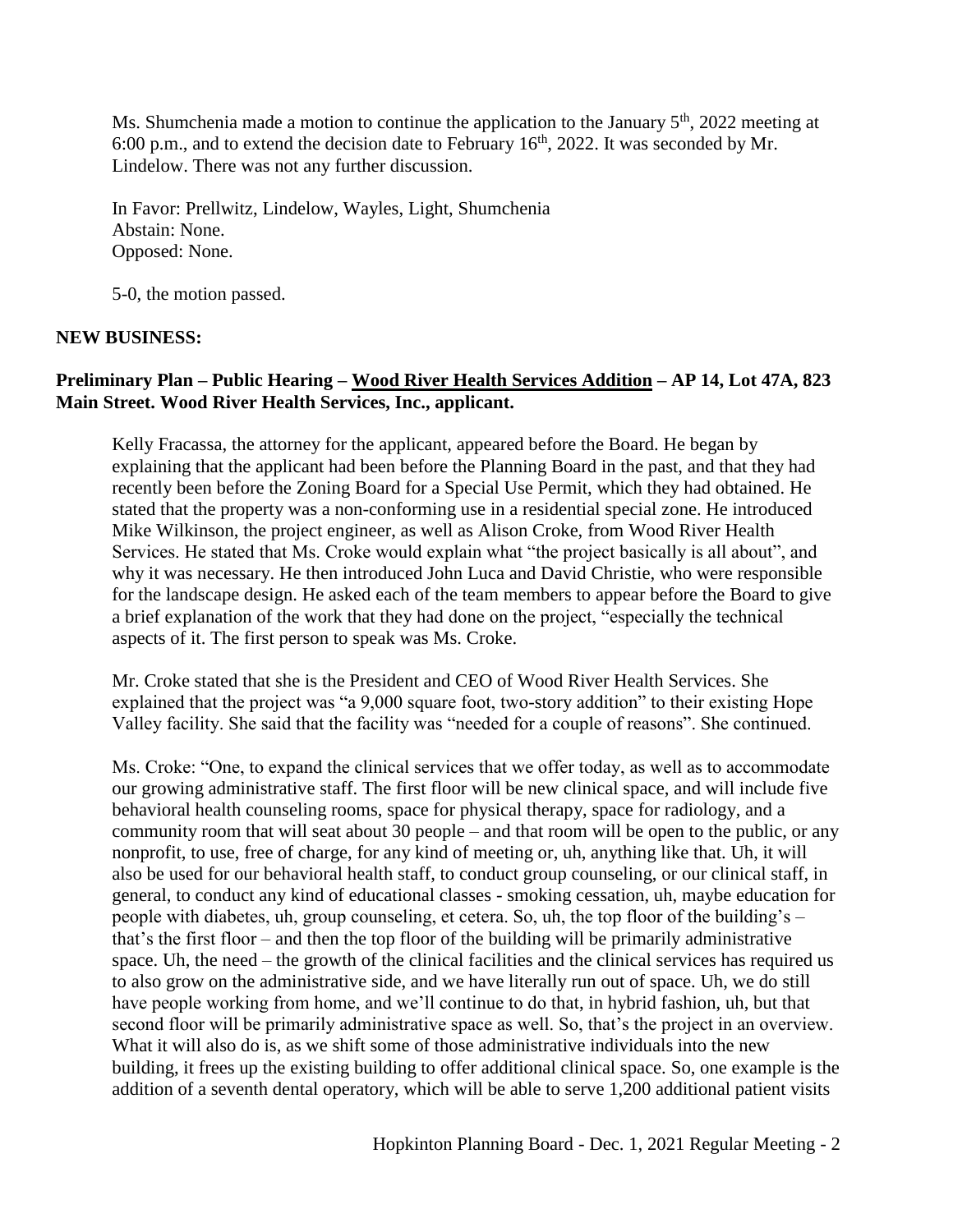on an annual basis. So, again, knowing that dental in particular is a service that not a lot of people have access to in our area - in particular, Medicaid beneficiaries, uh, as well as everyone – I mean, a lot of dentists have retired because of COVID. We're, for many people, the only access point, uh, nearby for them. Uh, the expansion of the behavioral health service, uh, rooms is very much needed. It's no secret that, um, not only have we had an epidemic within a pandemic, uh, the opioid crisis continues, we've seen a[n] increase in the use of alcohol as well as opioid use – and just general mental health need for services – depression, anxiety, etcetera. Um, I'm sure none of that is news. It's we – we've all been talking about it, and we need the space to conduct and provide those services. So, in addition to some of the shifting around that we're doing in the existing building, um, we're also adding a pharmacy on site. We're in front of the Zoning Board for that as well, um, so that would probably go into the building in March, uh, and then the dental, um, the dental renovations could probably be happening before the building starts – but that's just sort of a corollary to the, to the new building project, is the ability to kind of move some folks around and free up some of that space that's used for administrative space today, that can be used for client space."

Mr. Prellwitz thanked Ms. Croke. Mr. Fracassa returned to the podium, and explained that he was going to go over some of the "more mundane", yet important, facts about property. He stated that the subject parcel "is about 39.9 acres", with "over a thousand feet of frontage". He stated that the structure that is on the property now "consists of three interconnected buildings, which have about, uh, a little over 17,000 square feet of area." He reiterated Mr. Croke's comment about the present size of the buildings, and clarified that the "9,000 square feet" was the "total area of both floors", and that the footprint would be "a shade under 5,000 square feet." Mr. Fracassa stated that there is a septic system on the site now, and that there would be a second septic system in the future, which would be "installed solely to accommodate this building". He explained that while there were wetlands in the area of the subject parcel, "they're on the other side of the access road – nowhere near where the construction is going to take place, uh, so there are no wetlands concerns at all, uh, about the construction." He said that "another environmental issue" was the "storm water runoff". He said that Mr. Wilkinson would discuss that element of the proposal. He said that the "traffic issues" associated with the expansion of the site would be "relatively minimal", and said that item was discussed in the narrative that had been presented to the Board. He said that he believed that, "during peak hours", the facility would, "at most", "generate 20 additional trips", which he categorized as "pretty miniscule." He reiterated that the parcel has existing frontage on Main Street, and that it had been in the same location since 1982. He said that at one point, someone had mentioned to them that they should not provide too much landscape along the frontage because "you want people to be able to see this". He then said that he couldn't think of any other "environmental issues" associated with the proposal off the top of his head, but that the other members of the applicant's team "would be able to discuss those". He invited Mr. Wilkinson to appear before the Board, but continued to speak while Mr. Wilkinson set up his material. Mr. Fracassa stated that there were not any natural heritage areas near the subject property. He then explained that there is a historic cemetery "about a thousand feet away" from the site, which was "certainly not going to be affected by this at all." Mr. Wilkinson then appeared before the Board.

Mr. Wilkinson explained that he is a civil engineer with Wood Engineering, and that he was going to echo many of the things that Mr. Fracassa had explained, but with "a little bit more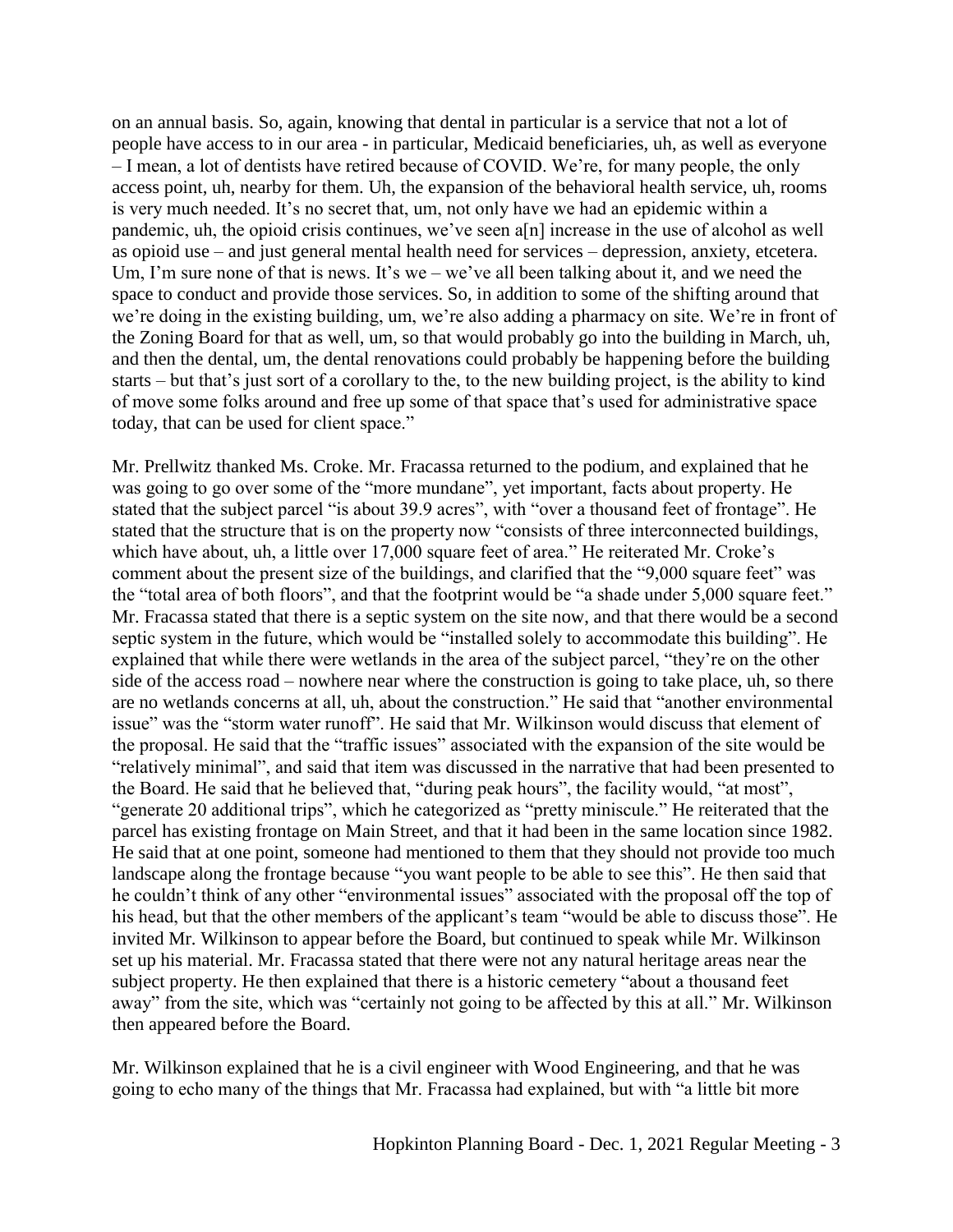detail". He repeated that the "addition is just under 5,000 square feet", and then began to discuss the applicant's parking and vehicular access proposals. He said that they were creating "an extension" to the existing parking lot, "which will be located to the south of the, uh, building addition." He said that they were "widening the access to the northwest corner of the existing building, to allow safe passage of two-way traffic, um, fully around, to the, uh, new addition parking lot." He said that they had "116 vehicle spaces, um, proposed as part of this project", and that 99 of them were required to comply with the Zoning Ordinance. He said that they had "ADA [Americans with Disabilities Act] compliant sidewalks "between the parking lot and building addition", as well as patios that would a "pedestrian access path to the east". He said that they had submitted a request to the Department of Transportation to find out "if a physical alteration permit would be required", and that with that submission, they provided "a preliminary traffic analysis." He said that the Department of Transportation determine that a physical alteration permit was not required, "but in our traffic analysis, um, it was estimated, using, um, standard ITE [Institute of Traffic Engineers] generation tables, and, under existing conditions, it's estimated that peak hour, um, rate was 101 vehicle trips", and that, as Mr. Fracassa had mentioned, the addition is "estimated to have 20 additional trips during peak hour." He said that they considered Main Street to be a "relatively low, uh, traffic road, for a State road, and the additional, uh, one vehicle every three minutes is a minimal impact to that capacity. He then touched on the topic of utilities, beginning with a storm water discussion.

Mr. Wilkinson: "Um, as required by the Town regulations, our storm water, um, is, has been designed in accordance with DEM [Department of Environmental Management], uh, regulations, and their storm water management standards, including, um, water quality and quantity, to make sure our water gets treated as well as, uh, that we're not exceeding, um, proposed – we're not exceeding existing runoff rates with our proposed conditions. Um, and our system is, uh, some of it's overland flow, some of it's pipe flow, and it's diverted to a subsurface stormtech, uh, infiltration chamber system, which will be located underneath, underneath the, uh, the new parking area to the south of the addition, and then that ultimately discharges, uh, via pipe. It daylights to the south of the proposed retaining wall, um, and then, from there, the storm water, uh, enters a channel which is adjacent to Route 3, which runs offsite, southwest."

Mr. Wilkinson then spoke about the septic system. He said that they had designed their septic system in accordance with Department of Environmental Management, and that they had obtained Department of Environmental Management approval for their system design. He said that it consisted of a "1,500-gallon septic tank", as well as a sand filter leaching field, and that it would, as Mr. Fracassa had stated, serve "the building addition only." He then explained that the site was serviced by an existing well, situated below the existing parking lot, and that it was a pump well that provided "eight gallons a minute to the building". He said that there were also four 120-gallon water storage tanks within the existing structure. He said that their estimated water usage was about 725 gallons per day, and that this calculation was based on criteria promulgated by the Department of Environmental Management during their septic design process. He said that if they assumed that the "725 gallons per day is, is used during the active period, uh, let's say 12 hours, so that would equate to an additional one gallon per minute." Mr. Wilkinson then said that "this increase isn't going to be fully, um, supported by the well", so the applicant was "proposing two 120-gallon water storage tanks to go in the addition as well." He said that for electric service and telecommunication, they were "proposing a new electric service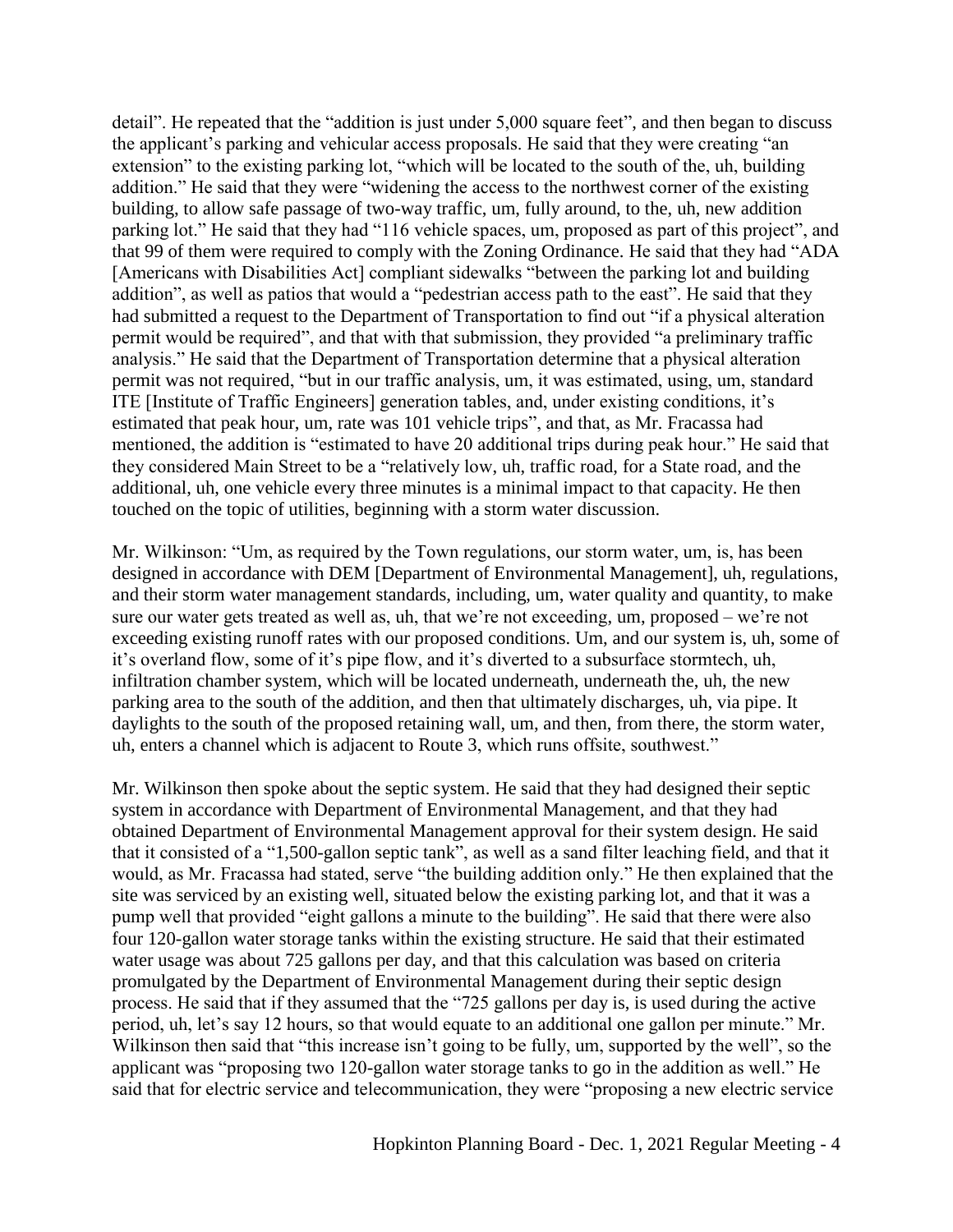from an existing utility pole on the, uh, eastern side of the site access drive." He stated that the connect would "run overhead, um, to a riser pole and transformer pad next to the, uh, proposed addition, where it will be routed underground, um, to the building's electrical room." For lighting, the applicant was proposing additional lighting in the proposed parking areas, as well as the "existing parking lot to the north of the existing building". Mr. Wilkinson stated that the applicant's "lighting design conforms with the Town requirement that, uh, we don't exceed 0.1 foot candles, um, of light level, um, at distance 5 feet away from the property line." He said that they were also "proposing a[n] aboveground propane storage tank, um, to be abutting the eastern end of the, uh, proposed parking area", and that they were also proposing a generator as well. Mr. Wilkinson stated that concluded his comments, and invited John Luca to appear before the Board. Mr. Prellwitz thanked Mr. Wilkinson.

Mr. Luca explained that he works for Traverse Landscape Architects as a landscape architect. He explained that he focused on a few areas on the site, "specifically around the addition". He stated that the "planting is pretty minimal", as they were concentrating "on retraining most of the existing vegetation as much as we can". He said that they were "applying a low maintenance pallet" which would provide "seasonal interest". He then stated that that concluded his testimony. Mr. Prellwitz thanked Mr. Luda. Mr. Fracassa asked Mr. Christie if he had anything to add. Mr. Christie appeared before the Board.

Mr. Christie began by stating that he is an architect with Vision3 Architects. He reiterated that the building has two-stories, with a partial basement, and that the first floor was "about 5,000 square feet". He stated that the first floor consisted of "primarily clinical space" and the "multipurpose, or community, room", while the second floor was "primarily administrative space", which included "private offices, open office area, and some conference rooms". He then spoke about the applicant's "approach to the exterior design". He said that the applicant wanted a design that would "respectful of the adjacent building, as well as had a more, um, vernacular kind of aesthetic" which they thought "was appropriate to the site and where it is", considering that it is located in a residential area. He said that there would be "horizontal lap siding" on the building, as well as fiber cement board and batten siding. Unfortunately, much of Mr. Christie's testimony was unintelligible because he stood too far away from the microphone.

Mr. Prellwitz asked Mr. Christie if he was the "engineer that's responsible for the structure itself", and Mr. Christie replied that he was the architect, and that they had a consultant who was responsible for that aspect. Mr. Prellwitz then asked if there were "provisions for nuclear medicine there". Mr. Christie replied that there was an x-ray component only. He thanked Mr. Christie. Mr. Fracassa then appeared before the Board and asked if they had any additional questions for the applicant's experts.

Mr. Lindelow replied that he did not have any questions. Mr. Pennypacker asked if they "could talk a little bit more about the, uh, view from the street." He said that he knew that "some trees are being cleared", and that he thought it was "wonderful that it's going to expose the business", as it was "an area that's targeted for development", so they would "kind of want that." He said that he saw "pine trees", as well as "talk about a generator and a propane tank to the east of the parking lot, which sounds like it's right there in the corner." He asked if the applicant had any details on what the site would look like if one was driving off of Exit 2, and he also asked about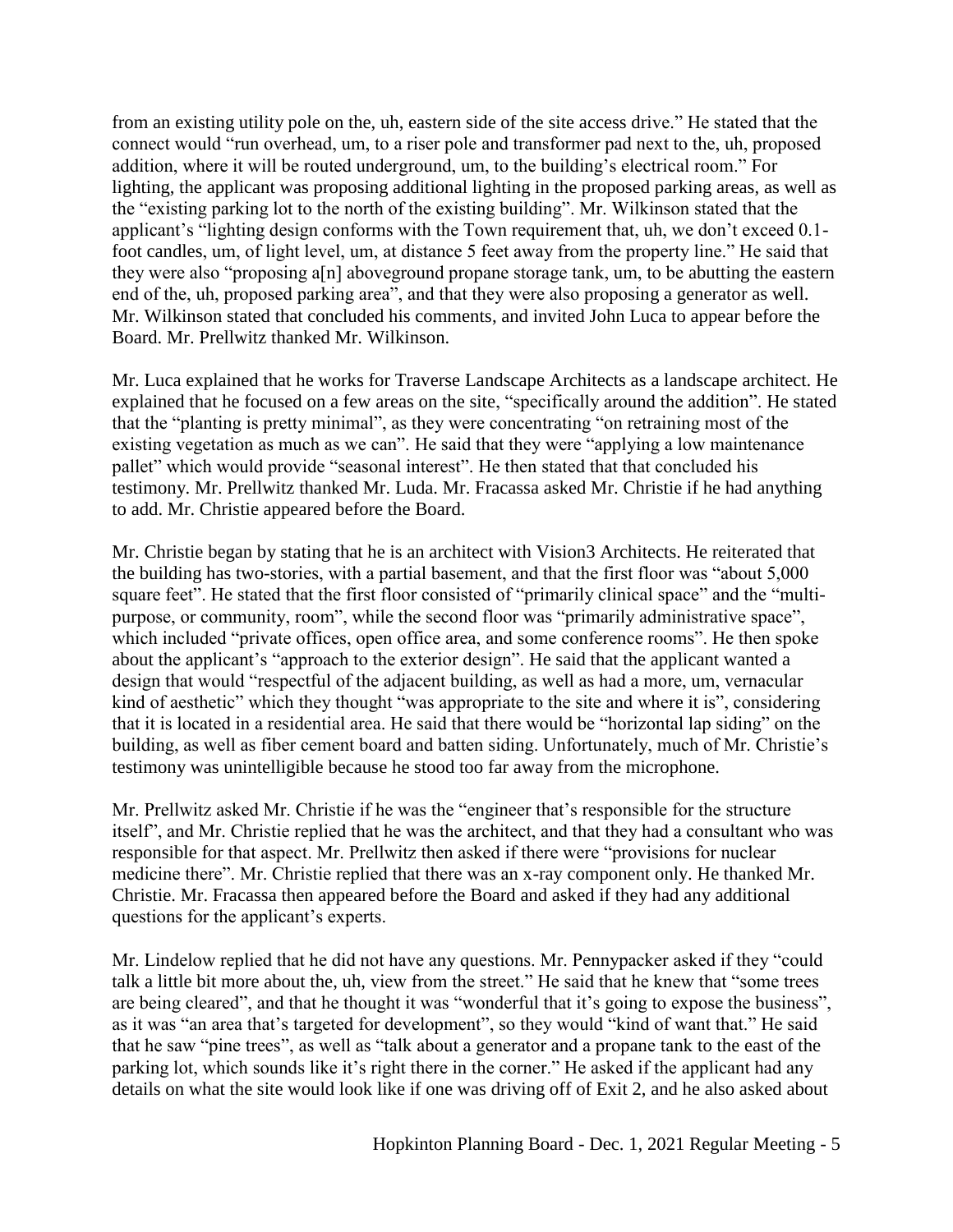the signage that would be used. He said that he didn't see anything on the building itself, and that he expected that he would see something like that. Mr. Fracassa asked Ms. Croke to correct him if he was wrong, but that he thought that there was not any new signage being proposed. Ms. Croke said that they would "replace the signage that's there", based on the feedback that they had received from the Zoning Board. She said that the Zoning Board had communicated to her that it was difficult to see the facility from the road, as well as sign. She said that there would "probably be some relocation of the signage", and "probably a new sign as well". She said that their engineers had cut the electricity to their existing sign, so they would need to replace it anyway. She joked that they owed the applicant some money for that. She then spoke to the landscaping questions that Mr. Pennypacker had. She said that they "obviously want it to be appealing", while still fitting in with the environment in that area. Mr. Luca returned to provide additional information.

Mr. Luca explained that "obviously, there's going to be clearing, uh, closer to Route 3", and reiterated that they were going to "try to retain as much of the existing vegetation" as they could. He said that the amount was "kind of unknown", but stated again that it would be "as much as we can, especially on the eastern sides." He said that "proposed planting is along the retaining walls", and it would be composed of pines and other plant species. Mr. Pennypacker asked about the height of the retaining wall. Mr. Luca replied that, at most, it was three to four feet. He then stated that "the idea was to, uh, not have it completely open", but also not "50-foot, you know, totally opaque screen at the same time." Mr. Pennypacker said that he was "not raising any objections", but that he was "asking for clarity". Mr. Prellwitz then had a question about the signage.

Mr. Prellwitz wanted to know if the signage was "mostly for clarity for people on the road, because when you drive down there, it's hard to see that there's actually a facility in there." He said that the sign is "not as prominent" as it could be. Ms. Croke replied that the sign was going to be "upgraded" and "updated". Mr. Wayles asked what the building that was on top of the parking spaces was. Ms. Croke explained that Wood River Health Services had a module that they were using to for employees, but that it was not a permanent structure. She said that the modular unit would be removed, and replaced with an entry and parking. Mr. Prellwitz said that the module was what "gets everybody's attention" in that area, and Ms. Croke said that it was ugly, and that it didn't fit with the rest of the site. Mr. Prellwitz agreed. Ms. Croke said that it "served the purpose at the time", as they had about 15 people working there, but that it did not have a ventilation system. She said that they had invested into ventilation for the actual building, in response to COVID, and that they had an HVAC [Heating, Ventilation, and Air Conditioning] system. Mr. Wayles asked if the people who had worked in the trailers would be working in the building again. Ms. Croke replied that they would be moved to the second floor. Mr. Wayles then asked about another structure on the site, which Ms. Croke identified as "the eagle", which was "another temporary facility that we rent specifically for COVID", which they used as their respiratory clinic. Ms. Croke explained that they did COVID testing there, so that was going to stay in place "for a while". Mr. Wayles replied that he didn't know if the parking spaces underneath the structure counted towards their 116 parking spaces. Ms. Croke said that that trailer was not on the parking lot. Mr. Wayles showed Ms. Croke the image he was referring to. When she examined it, she stated that that was likely the tent. She said that if there was a date on the image, she would be able to tell if that was what it was. She stated that the tent was no longer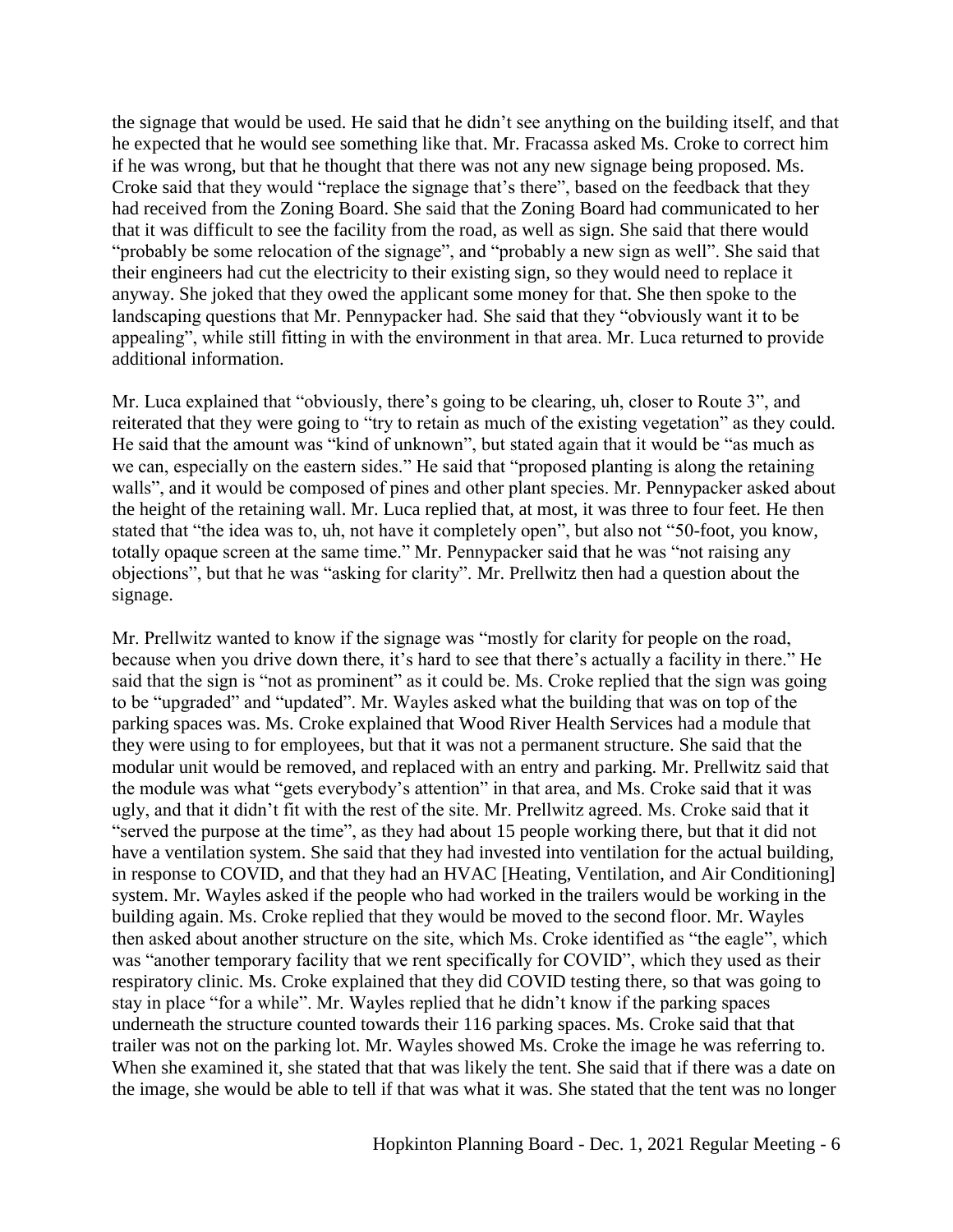on the premises anyway, as they had used it before they had gotten the respiratory trailer, and when they were still doing drive-thru testing for COVID. She said that the image must have been from the early days of COVID. They confirmed that the tent was no longer on the premises. Mr. Wayles then said that there appeared to be parking spots that were not on the applicant's property. Mr. Pennypacker explained that at the applicant's previous appearance before the Board, they had presented an aerial that was not accurate, where they "roughed" in property lines. Mr. Croke said that the parking lot did belong to Wood River Health Services. Mr. Pennypacker said that he had asked the same questions that Mr. Wayles had at the last meeting where the applicant appeared before the Board.

Mr. Fracassa then approached the Board and said that he would sum up the project if the Board wanted him to. The Board said that they were all set. Ms. Light asked Ms. Croke when she thought they were going to break ground on the facility. She replied that they hoped to do so in Spring 2022. Ms. Shumchenia asked if they should make a motion. Mr. Prellwitz concurred. Mr. Lamphere suggested that the Board open it up for public comment. They did not hear from anyone in the audience. Mr. Prellwitz asked Mr. Lamphere if he had anything else that he wanted to say about the proposal. Mr. Lamphere replied that he had included a memo from the Building and Zoning Department, and that they had "reviewed this project", and that they were "very familiar with it". He said that they had communicated that they did not have any "issues with the site plan", and that in September, the applicant had received Zoning Board approval for the Special Use Permit. He reiterated that there were not any issues from a Building and Zoning or Planning perspective, and that there was a proposed motion in their packets. Sharon Davis, the Town Council Liaison to the Planning Board, had a question.

Ms. Davis had a question about the proposed pharmacy. She wanted to know if the Board could vote on the rest of the application without the pharmacy component. Ms. Croke explained that the pharmacy was in the existing building, not the proposed addition. Ms. Light said that, as it was related to the existing structure, the Special Use Permit for the pharmacy didn't "apply to what we're going to do." Mr. Prellwitz said that it was "kind of together, but separate." He then said that he did not see any other members of the public who wanted to comment on the application, and asked for a motion.

Ms. Shumchenia made a motion to grant Preliminary Plan approval for the proposed building addition to Wood River Health Services, with the following Findings of Fact and Conclusions of Law:

# FINDINGS OF FACT:

- 1. Wood River Health Services (hereinafter WRHS) owns and occupies a building constructed in 1980, located at 823 Main Street, Hopkinton; also known as Assessor's Plat 14, Lot 47A. The 39.9-acre site is located within the RS (Residential Special) district and has 1,028 feet of frontage on Main Street.
- 2. WRHS proposes to construct a 5,008 square foot first floor addition to provide a conference room, break room, clinical spaces, a pharmacy and storage. A second story of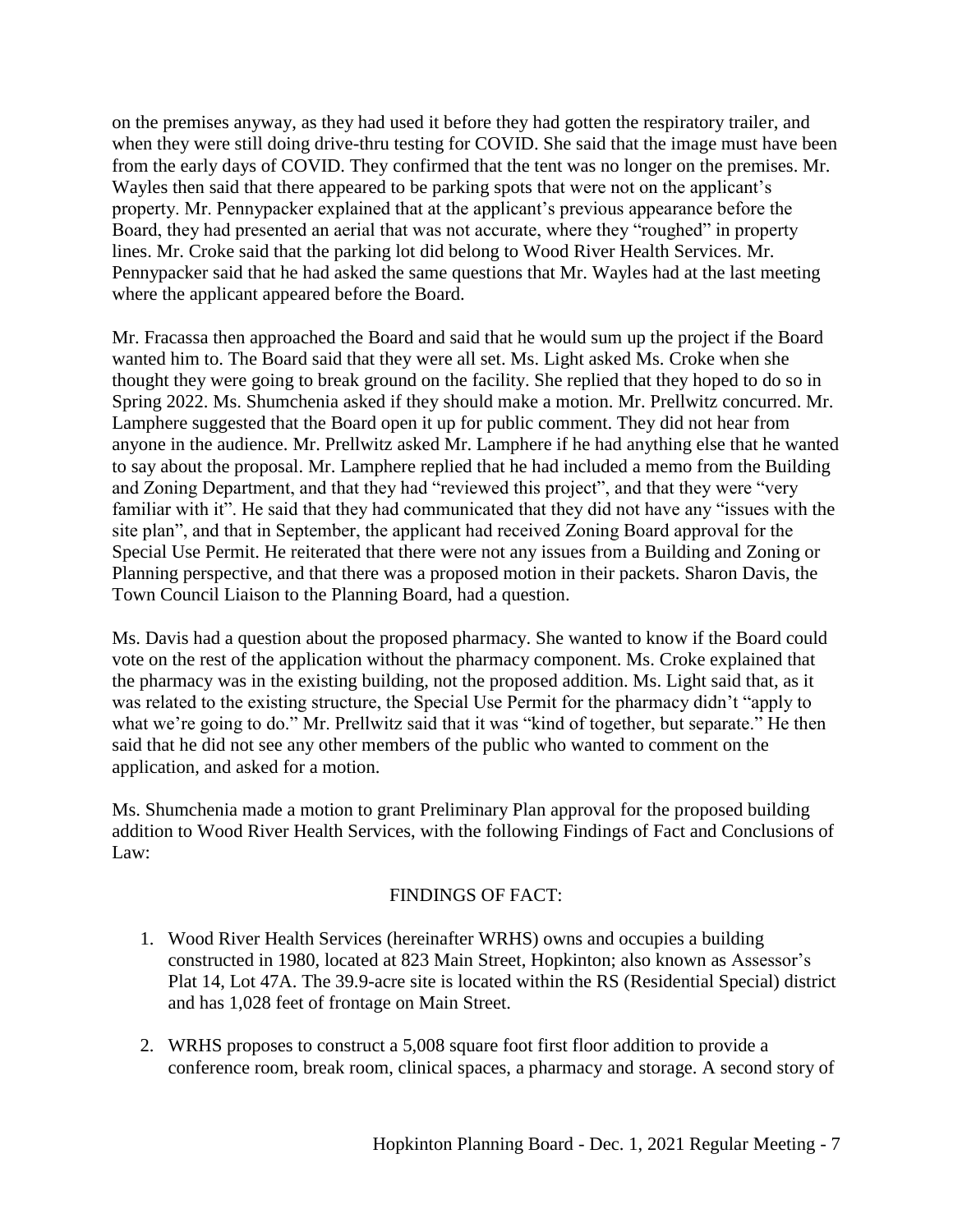4,388 square feet is proposed for offices and conference spaces. A new basement is proposed at 1,122 square feet.

- 3. WRHS also proposes to expand parking, add landscaping and storm water management.
- 4. The proposed building addition will not be connected to the existing OWTS and will be serviced by a new OWTS.
- 5. A partial boundary and topographic survey, dated March 17, 2021, was prepared by Bradford J. Travers, P.L.S. of Waterman Engineering.
- 6. Wetland flagging was done by Natural Resource Services, Inc. and a report was issued on January 21, 2021. There will be no impact to wetlands.
- 7. Wood Environmental & Infrastructure Solutions, Inc. prepared and submitted a comprehensive report dated May 14, 2021which addressed existing site conditions and zoning analysis, proposed site improvements and storm water management. The report's findings concerning storm water management, traffic, archeological and historic areas, wetlands and traffic are incorporated herein.
- 8. CN Beaulieu-Shea, Registered Professional Civil Engineer prepared the site plan dated May 14, 2021.
- 9. Architectural renderings and floor plans, dated April 16, 2021, were prepared by Vision 3 Architects.
- 10. On June 16, 2021, the Hopkinton Planning Board issued a Conditional Approval.
- 11. On September 23, 2021, the Hopkinton Zoning Board issued a Special Use Permit for the project.
- 12. On November 10, 2021, the Hopkinton Building and Zoning Department issued a memorandum indicating that the office had no objections to the application.

### CONCLUSIONS OF LAW:

- 1. The proposed development is consistent with the Comprehensive Community Plan and/or has satisfactorily addressed the issues where there may be inconsistencies.
- 2. The proposed development complies with the Hopkinton Zoning Ordinance.
- 3. There will be no significant negative environmental impacts from the proposed development as shown on the Plan, with all required conditions for approval.
- 4. The proposed addition shall have adequate and permanent physical access to a public street.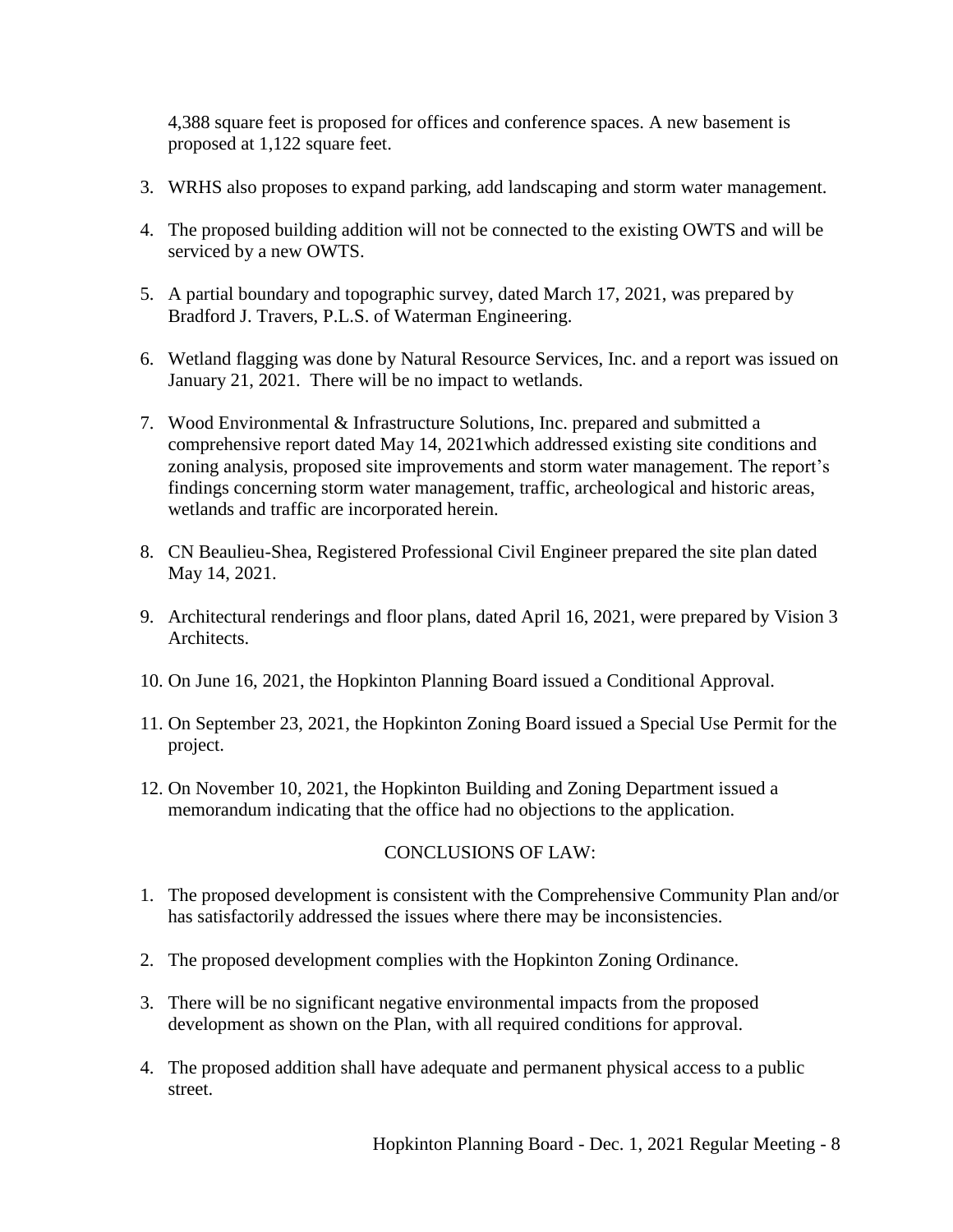- 5. The proposed development provides for safe circulation of pedestrian and vehicular traffic, for surface water run-off control, for suitable building sites, and for preservation of natural, historical and cultural features that contributes to the attractiveness of the community, with required conditions of approval.
- 6. The design and location of streets, building lots, utilities, drainage improvements and other improvements in the proposed development minimizes flooding and soil erosion, with required conditions of approval.

### ORDER:

- 1. The Preliminary Plan is hereby approved.
- 2. Final plan review shall be delegated to the Hopkinton Town Planner.

Mr. Prellwitz thanked Ms. Shumchenia, and asked for a second. Mr. Lindelow mentioned that, referencing Ms. Davis' comment, they should remove "pharmacy", or add "pending approval" under Point 2 in the Findings of Fact.

Mr. Lindelow: "If the pharmacy's not gonna be in this building, then maybe it should come off of the Findings of Fact?"

Ms. Shumchenia said that when she was reading the motion, she noticed that. She amended the motion to say: "WRHS proposes to construct a 5,0008 square foot first floor addition to provide a conference room, break room, clinical spaces, and storage. A second story of 4,388 square feet is proposed for offices and conference spaces. A new basement is proposed at 1,122 square feet." Mr. Lindelow seconded the motion after Ms. Shumchenia amended it.

In Favor: Prellwitz, Lindelow, Wayles, Light, Shumchenia Opposed: None. Abstain: None.

5-0, the motion passed.

Ms. Light joked that the applicant should include a lounge for adults at the facility.

### **Preliminary Plan – 3-Lot Minor Subdivision – Moorehead Estates – AP 16, Lot 30, 0 Spring Street. William J. Moorehead, Trustee, Moorehead Revocable Trust, applicant.**

Thomas Cronin, the attorney for the applicant, appeared before the Board. Before he began, he complimented Ms. Hogan on the motion that she had written, categorizing it as "excellent". The Board clapped for her, and Ms. Light exclaimed that Ms. Hogan had put that together at 4:00 a.m. Mr. Prellwitz joked that she could work for the Board for another week. Mr. Cronin then presented his client's application.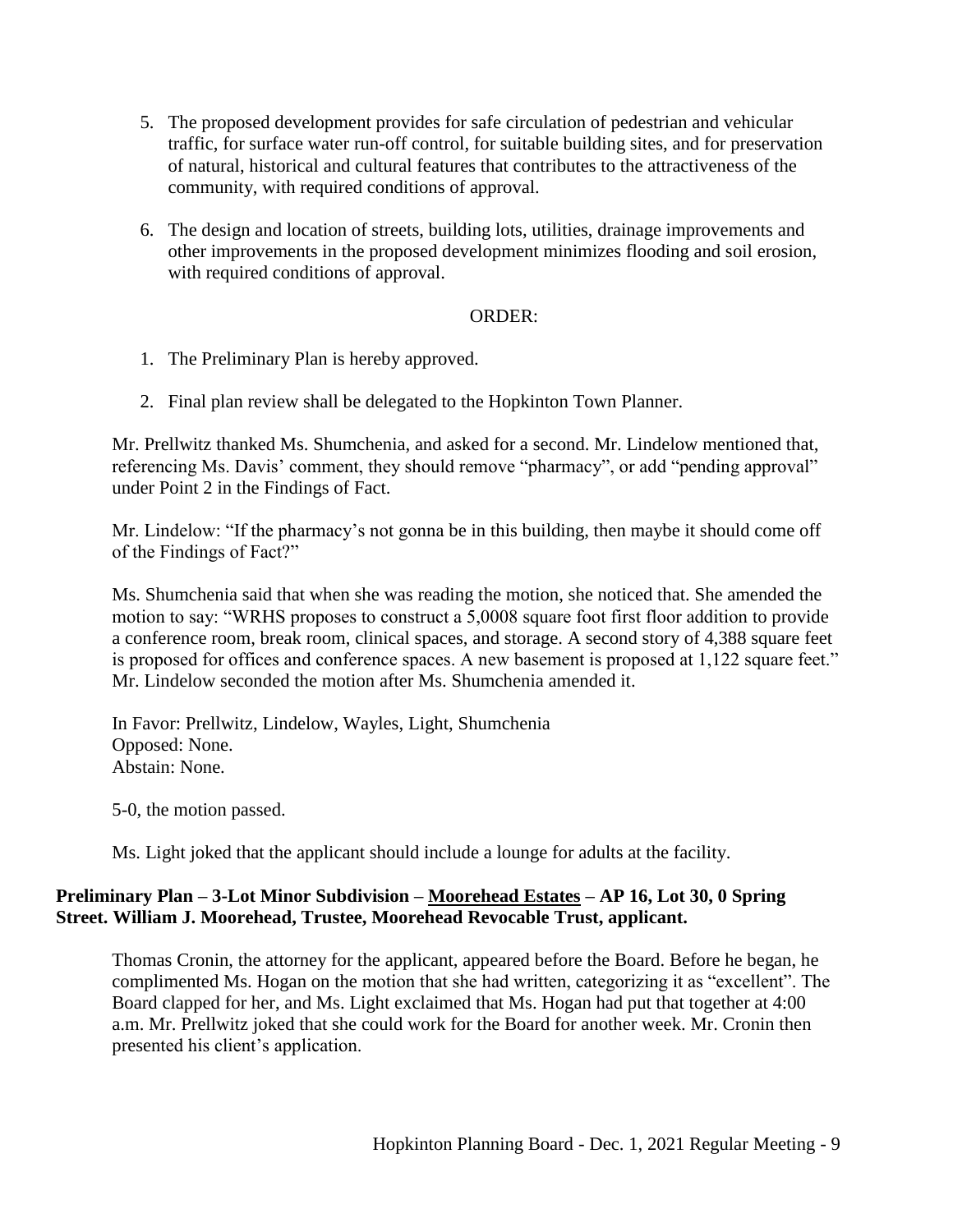Mr. Cronin explained that the property was "just north of Camp Yawgoog Road", and that they were proposing a "three-lot minor subdivision". He said that the zoning for the parcel was RFR-80, and that it encompassed nearly 82 acres of land. Mr. Cronin stated that the proposal was to "cut two street-front, conforming house lots" from the existing parcel, with frontage on Spring Street. Proposed Lot 1 would be a little over 2 acres in area. He explained that the septic system and well for that proposed lot were designed to support a three-bedroom home. Mr. Cronin stated that the second proposed lot, which was "immediately to the south of that northwest corner lot" [proposed Lot 1], was 1.86 acres, and that it, too, had a septic and well design meant to support a three-bedroom home. He said that the parent lot would retain approximately 77 ½ acres, and that it would "not be developed", and remain wooded. He stated that they had received Physical Alteration Permits from the Rhode Island Department of Transportation, as well as Rhode Island Department of Environmental Management approval for the proposed Onsite Wastewater Treatment Systems, in addition to an Insignificant Alteration Permit in relation to the wetlands on the property. He asked to have the Final Plan approval delegated to the Town Planner. He introduced Scott Moorehead, a registered professional engineer, who prepared the engineering plans.

Mr. Moorehead reiterated that there would be two lots cut off from the existing lot, with frontage on Spring Street. He also reiterated that the "remaining backland" would remain wooded, and stated that it would be merged with an adjacent parcel, AP 16, Lot 30A, which was held in common ownership. He said that there would not be any further development along Spring Street due to the presence of wetlands. Mr. Moorehead said that the proposed homes met all dimensional setbacks required. He said that they "provided drainage for the roofs and driveways" in conformance with Rhode Island Department of Environmental Management's storm water regulations, and were approved by the same body. He explained that the drainage patterns that were present on the site would remain in place, and that they would not be "putting any drainage out onto Route 138". Mr. Moorehead stated that the proposal was fairly simple, and that if the Board had any questions, he would be available.

Mr. Lindelow asked where the utility poles were located. Mr. Moorehead stated that there were "poles already on the street", and they would not have to add any additional ones. He said that the wires for the proposed homes would connect to existing wires. Mr. Lindelow thanked him. Ms. Light asked if it was "the intention of the property owner to maintain that open space", and Mr. Moorehead replied that it was in the Farm, Forest, and Open Space program. Ms. Light asked if it was up for renewal. William "Jeff" Moorehead, the applicant and property owner, appeared before the Board. He explained that he had participated in the Farm, Forest, and Open Space program "for over 20 years", and that he had a forester. He explained that the property had been open space when his father was alive, and later became part of the forest management program. Mr. J. Moorehead stated that he had followed the instructions of the forester, and "just maintained what he wanted to do." He said that he was still maintaining it in accordance with that guidance. Ms. Light thanked him, as did Mr. Prellwitz. Ms. Light said that it was fabulous, and that they loved "open space". Mr. Cronin said that if there were not any other questions from the Board, they did not have anything further to present. Mr. Prellwitz asked if there were any members of the public who had questions or comments on the proposal. There were not any members of the public who had questions or comments on the proposal. The Board asked Mr. Lamphere if he had anything to add.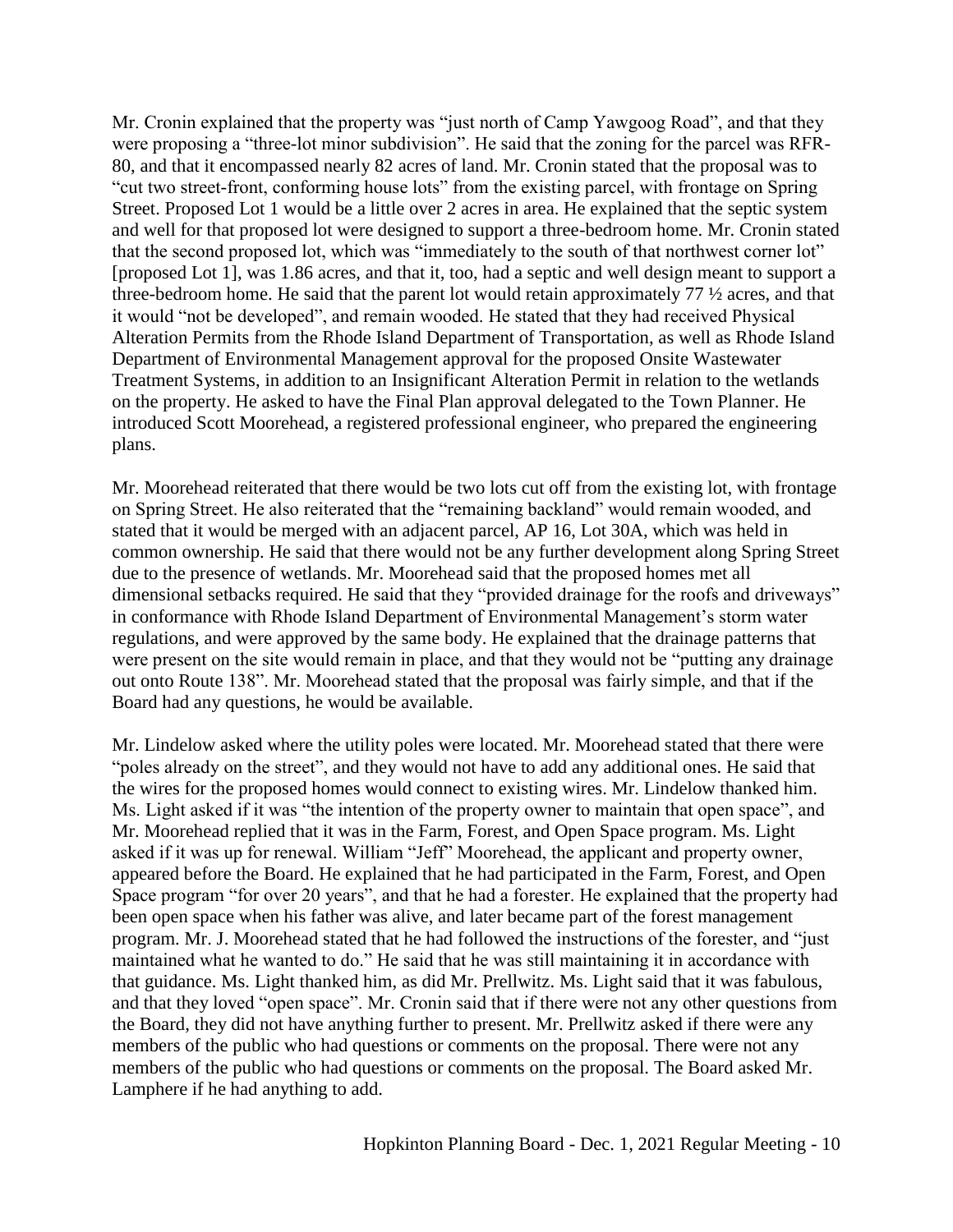Mr. Lamphere explained that there was a memo in their packets from the Building and Zoning Department. They had reviewed the proposal and they did not have any objections or concerns. He then stated that Ms. Hogan had written another decision for the Board.

Mr. Lindelow made a motion to approve the application for Preliminary Plan for "Moorehead Estates", a two-lot minor subdivision/administrative subdivision proposed for AP 16, Lot 30, based on the following Findings of Fact and Conclusions of Law:

# FINDINGS OF FACT:

- 1. William J. Moorehead, Trustee of the Moorehead Revocable Trust is the Applicant and owner of the subject property.
- 2. The subject parcel is located on Spring Street, in the RFR-80 zoning district and contains approximately 82 acres.
- 3. The proposal is to create two new building lots: Lot #1 to have 95,407 square feet (2.190 acres) and Lot #2 to have 81,000 square feet (1.860 acres). The balance of the existing lot, 77.537 acres, will then be merged with adjacent lot 30A, with no development.
- 4. On April 19, 2021, the Rhode Island Department of Environmental Management issued an Insignificant Alteration Permit, No. 21-0079.
- 5. On May 27, 2021, the Rhode Island Department of Environmental Management issued septic permit 2014-1753 for proposed Lot #1.
- 6. On May 27, 2021, the Rhode Island Department of Environmental Management issued septic permit 2114-0728 for proposed Lot #2.
- 7. On October 14, 2021, the Rhode Island Department of Transportation issued Physical Alteration Permit, No. 21-89, permitting driveway access onto the state road for proposed Lot  $#2$ .
- 8. On October 14, 2021, the Rhode Island Department of Transportation issued Physical Alteration Permit, No. 21-90, permitting driveway access onto the state road for proposed Lot #1.
- 9. On November 17, 2021, the Hopkinton Building and Zoning Department issued a memo indicating that it had no concerns about the proposed subdivision.

# CONCLUSIONS OF LAW:

1. The proposed development is consistent with the Comprehensive Community Plan.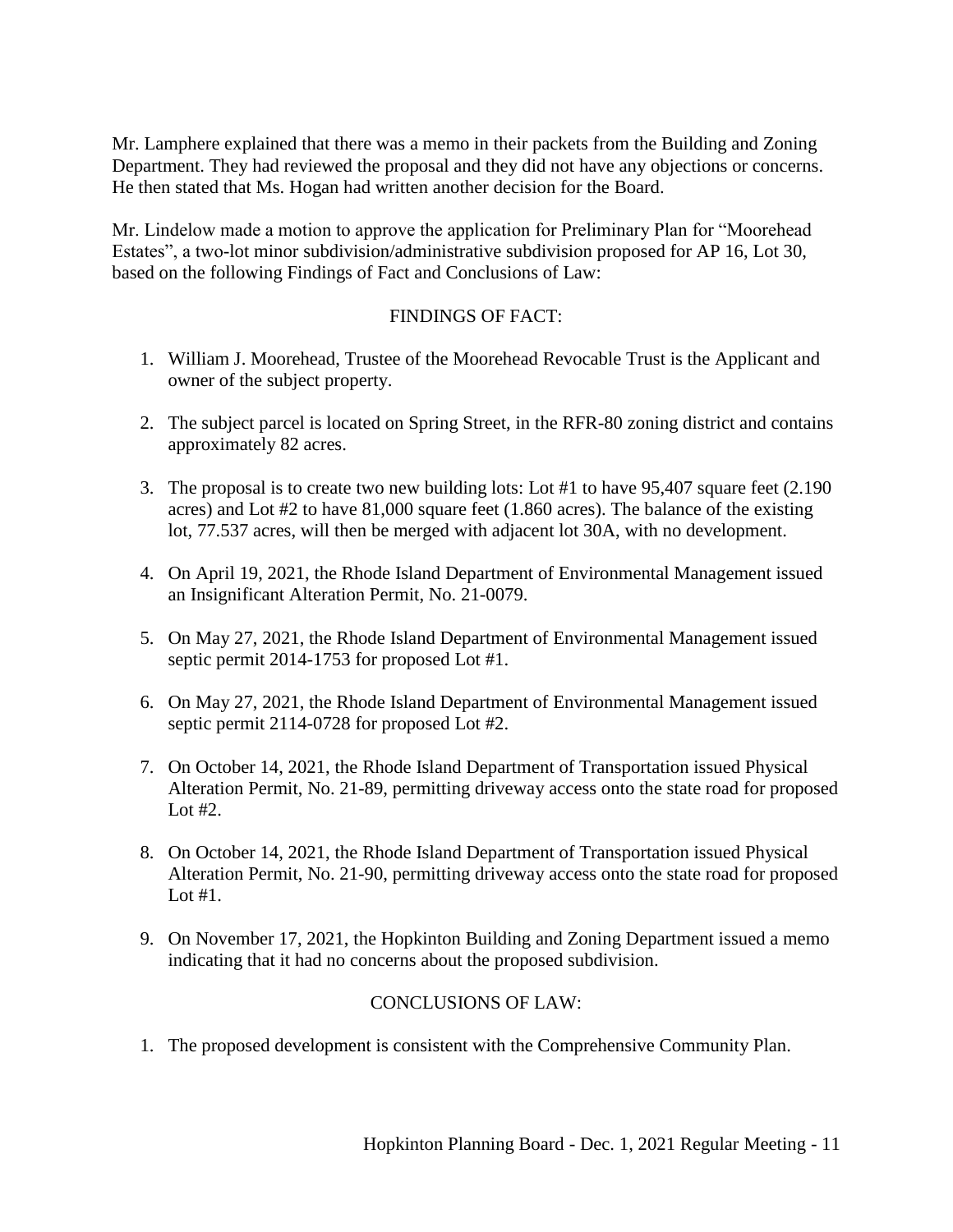- 2. Each lot of the proposed development conforms to the standards and provisions of the Hopkinton Zoning Ordinance.
- 3. There will be no significant negative environmental impacts from the proposed development as shown on the Final Plan, with all required conditions for approval.
- 4. The subdivision, as proposed, will not result in the creation of individual lots with such physical constraints to development that building on those lots, according to pertinent regulations and building standards, would be impracticable.
- 5. All proposed land developments and all subdivision lots shall have adequate and permanent physical access to a public street, namely Spring Street.
- 6. The proposed development provides for safe circulation of pedestrian and vehicular traffic, for surface water run-off control, for suitable building sites, and for preservation of natural, historical and cultural features that contributes to the attractiveness of the community, with required conditions of approval.
- 7. The design and location of streets, building lots, utilities, drainage improvements and other improvements in the proposed development minimizes flooding and soil erosion, with required conditions of approval.

# ORDER:

- 1. The proposed Preliminary Plan for "Moorehead Estates" is approved, together with the following conditions of approval:
	- a) The requirements set forth in the RIDEM's Insignificant Alteration Permit, No. 21-0079 are incorporated by reference herein.
- 2. Final plan review shall be delegated to the Hopkinton Town Planner.

Ms. Shumchenia seconded the motion.

In Favor: Prellwitz, Lindelow, Wayles, Light, Shumchenia Abstain: None. Opposed: None.

5-0, the motion passed.

# **Preliminary Plan – 5-Lot Minor Subdivision – Kenyon Southeast Farm – AP 11, Lot 30, 0 Main Street. David G. Kenyon, applicant.**

Mr. Cronin appeared as Mr. Kenyon's attorney as well. He explained that the applicant was proposing a 5-lot minor subdivision off of Main Street. He stated that it was also zoned RFR-80, and that the parcel was composed of about 15 acres. Mr. Cronin said that the parcel had "just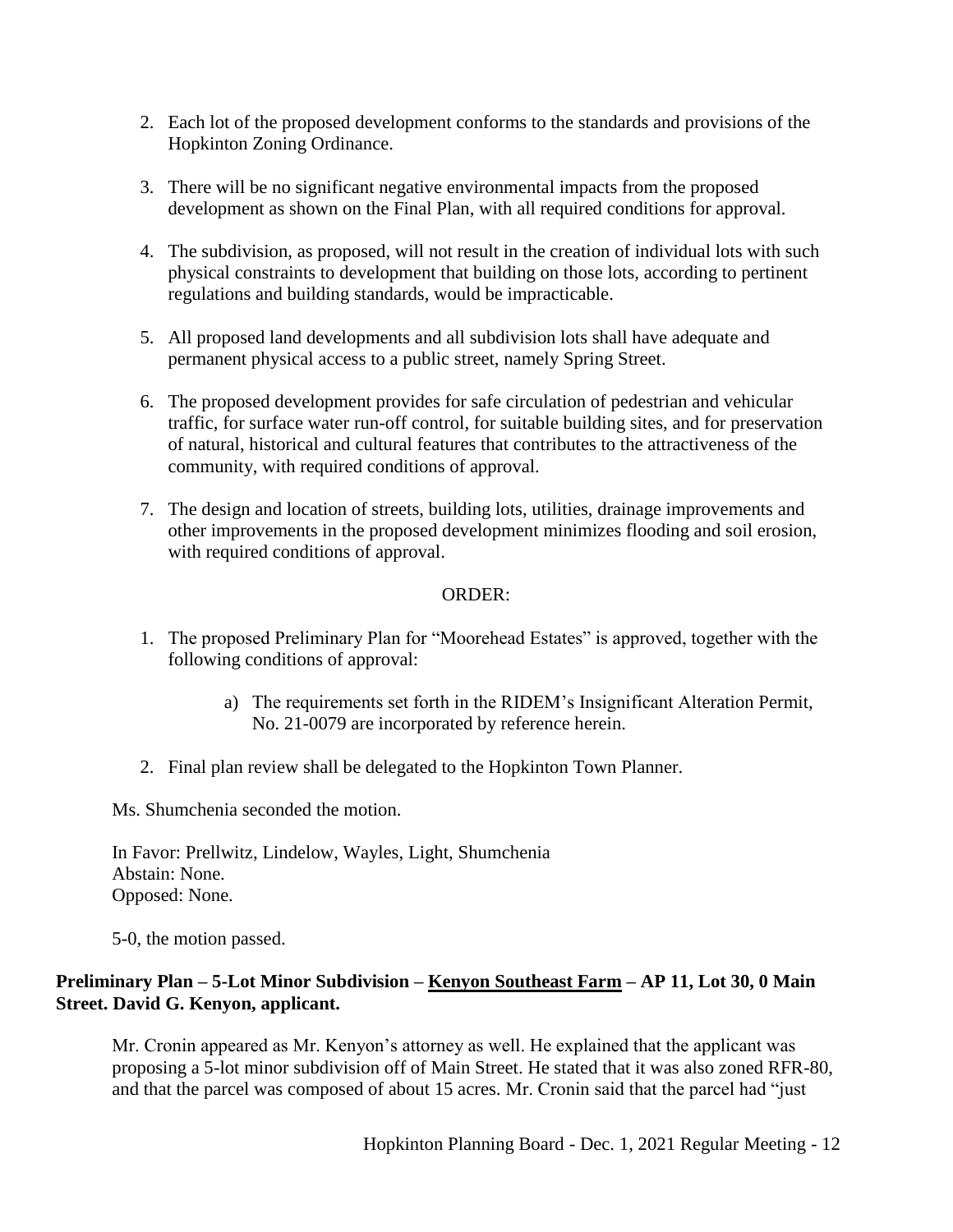over 1,000 – 1,092 feet of frontage" on Main Street. He described the rear of the property as being comprised of "primarily wetlands", and he joked that once the Board saw the map, he would not be able to convince them otherwise. He said that the five lots would be residential in nature, and that they would each support one single-family home. Mr. Cronin then said that there would be "direct driveway access to Main Street" from each proposed lots. He stated that each proposed lot would have individual septic systems and private wells, and that they would conform with all zoning setback and area requirements. He said that the utility access would be off of Main Street as well.

Mr. Cronin stated that the "design of this particular site" was driven by the wetlands, so "there weren't a lot of options for" the applicant to choose from. He said that the engineer for the project, Patricia Walker, had "worked with what we had". He said that the applicant had received a Physical Alteration Permit from the Rhode Island Department of Transportation, a Rhode Island Pollutant Discharge Elimination System permit, site suitability, approved onsite wastewater treatment system designs for each of the proposed lots, and National Grid approval for their proposed interconnections. Mr. Cronin asked to have the Final Plan delegated to the Town Planner. He then turned the presentation over to Ms. Walker, so she could explain the site layout.

Ms. Walker stated that she is a licensed professional engineer in Rhode Island, and that the project before the Board had been started by another firm, A.R.M. Engineering. She said that they had completed "the initial lot layouts", and that she had become involved in relation to the "storm water and DOT [Department of Transportation] process." She explained that, "unlike the last project", there was one Physical Alteration Permit for the whole project, "and, as a condition, if any of the lots are sold, the owner has to install the apron, the driveway aprons within the right of way before those lots can be sold – it's not a separate one for each lot." She said that they had wetlands and RIPDES [Rhode Island Pollutant Discharge Elimination System] approval. She said that the limit of disturbance on each lot was "not interconnected with the other lots, so one lot could be developed without any disturbances" to the other lots. She acknowledged that "there definitely are wetlands on the site". She said that proposed Lot 1 had "a two-bedroom house on it", and that the other four lots "have three-bedroom houses". Ms. Walker said that the "drainage, storm water, and water quality have been designed in accordance with" Department of Environmental Management requirements. Here, Ms. Hogan asked Ms. Walker to speak into the microphone. Ms. Walker said that the storm water design addressed run-off from the proposed homes and driveways. She said that National Grid would be coordinating the service to the proposed homes, and that they would not be using gas. She said that they had received subdivision suitability, and that A.R.M. Engineering would put together the septic designs.

Ms. Light asked the first question. She asked if the home on proposed Lot 1 was really going to be 580 square feet. Ms. Walker replied that it was a two-bedroom, and Ms. Light responded that it was "still small". She compared it to the size of the Town Council chambers. Mr. Pennypacker replied that that was just the footprint, and that it was a two-story home. Ms. Light said that they could move on. Ms. Walker said that, for these types of projects, they would come up with a "generic house size", and that two-bedroom homes tended to be "small", and said that she would "give Mr. Rhodes [of A.R.M. Engineering] the credit for that." Ms. Hogan asked Ms. Walker to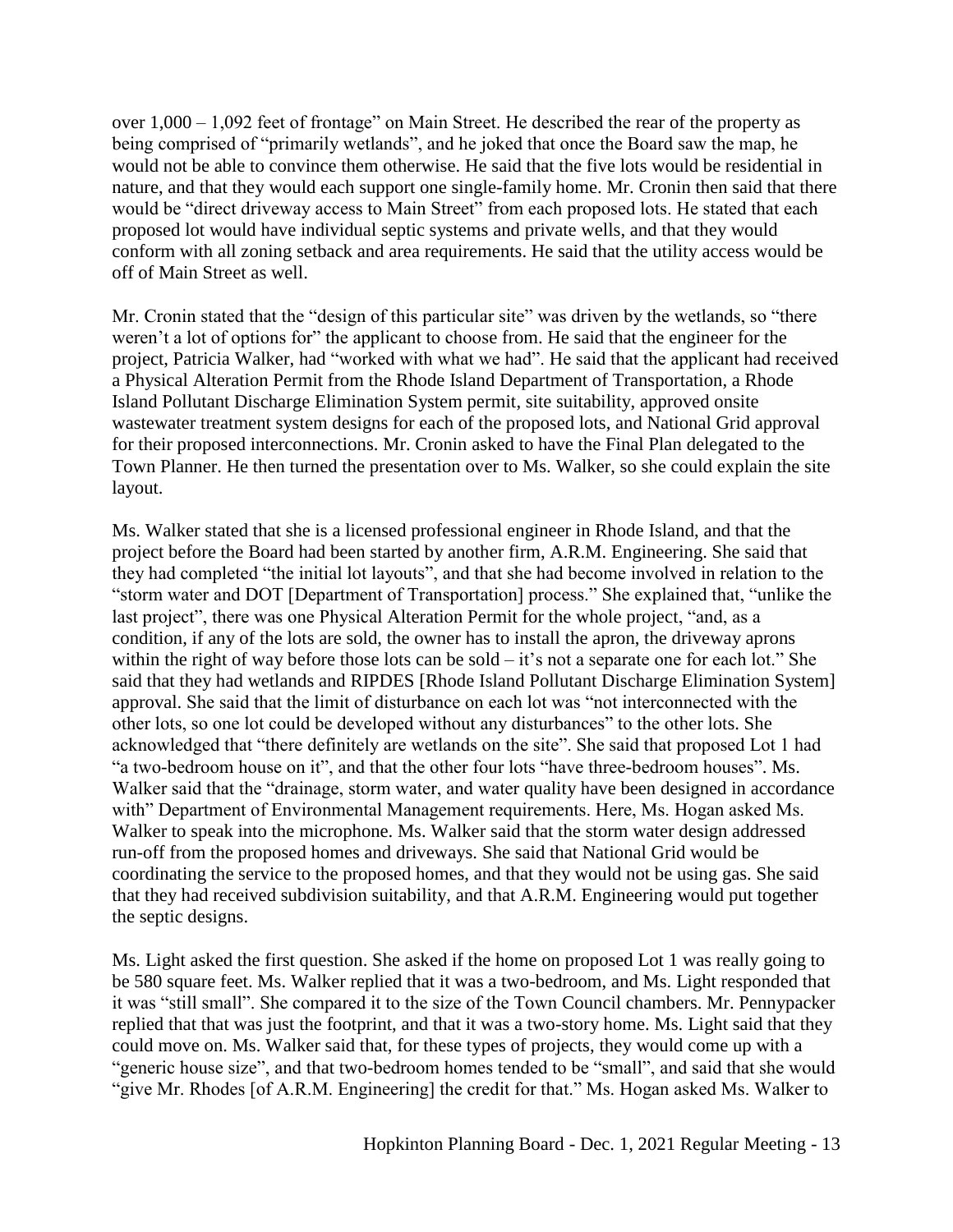provide more information on "the nature of the curb cut and the driveway". Ms. Walker said that the Department of Transportation "has two ways you can approach these projects – each lot, you can apply for just a Physical Alteration Permit for that drive in particular, and then each of those lots could be sold separately." She continued.

Ms. Walker: "So, the cost to do it that way is, is different, whereas the entire project can be applied for, for the five separate driveways, and the only condition is before any of the lots can be sold, that the owner would have to install the apron area – the pavement area from the edge of the road pavement now to the right of way – and do any work within that area." Ms. Hogan: "The seller of the property?" Ms. Walker: "Yeah, the current owner."

Ms. Hogan thanked Ms. Walker. Mr. Prellwitz asked the Board if they had any other questions. Ms. Shumchenia had one.

Ms. Shumchenia: "Um, this has come up in other recent applications, where the subdivision has a common road or some more common space, um, which I understand this one does not, for obvious reasons. There's a lot of storm water infrastructure on each of these lots, and the description in the plans is for kind of heavy maintenance of those storm water pieces of infrastructure, in order to keep them functional, right? Like, every year they need to be cleaned out or, you know, serviced in some way to ensure that they still function. So, those functions are obviously being – and that responsibility is being passed on to the homeowner of each individual  $\text{lot} - \text{is that correct?}$ "

Ms. Walker said that that was correct, and that a majority of the roof run-off was "directed to dry wells or to rain gardens". She continued.

Ms. Walker: "So, the dry well, it goes down into the ground, into, obviously, a stomach channel. Um, the main way to tell when there might be an issue is when – they're provided with an emergency, uh, splash pad, in the, in the downspout area, so when water's coming out of that downspout, that's usually, like, a sign, that there's something clogged, and they, and it's easy maintenance. The rain gardens – I'm sure you're familiar with them – they're just very shallow, um, like, a garden area. They're just a little slight depression, and those are just, um, you know, there's just the plant materials and the plants are maintained – no different than you would have the, the area, you know, in front of your house. Uh, the infiltration basins can operate the same way, or they can just be grassed, so it's just a mowing, and, again, they're shallow, um, and the only other one that has something different is Lot 1. It has an infiltration trench, which is just basically similar to a dry well, just elongated, and it's against the driveway, and there are inspection ports, so if there is an issue – and usually the main way to know that they need to be maintained is if there's standing water."

Ms. Shumchenia: "Um, so there's no intention or plan for this subdivision, for there to be like, um, a Homeowners' Association to help cover fees for maintaining infrastructure like that?"

Ms. Walker said that there was not, and that they were all "standalone" systems. Ms. Shumchenia asked what would happen "if some of those structures, you know, need to be cleaned and someone isn't cleaning them, and they overflow". She asked if there was "a risk"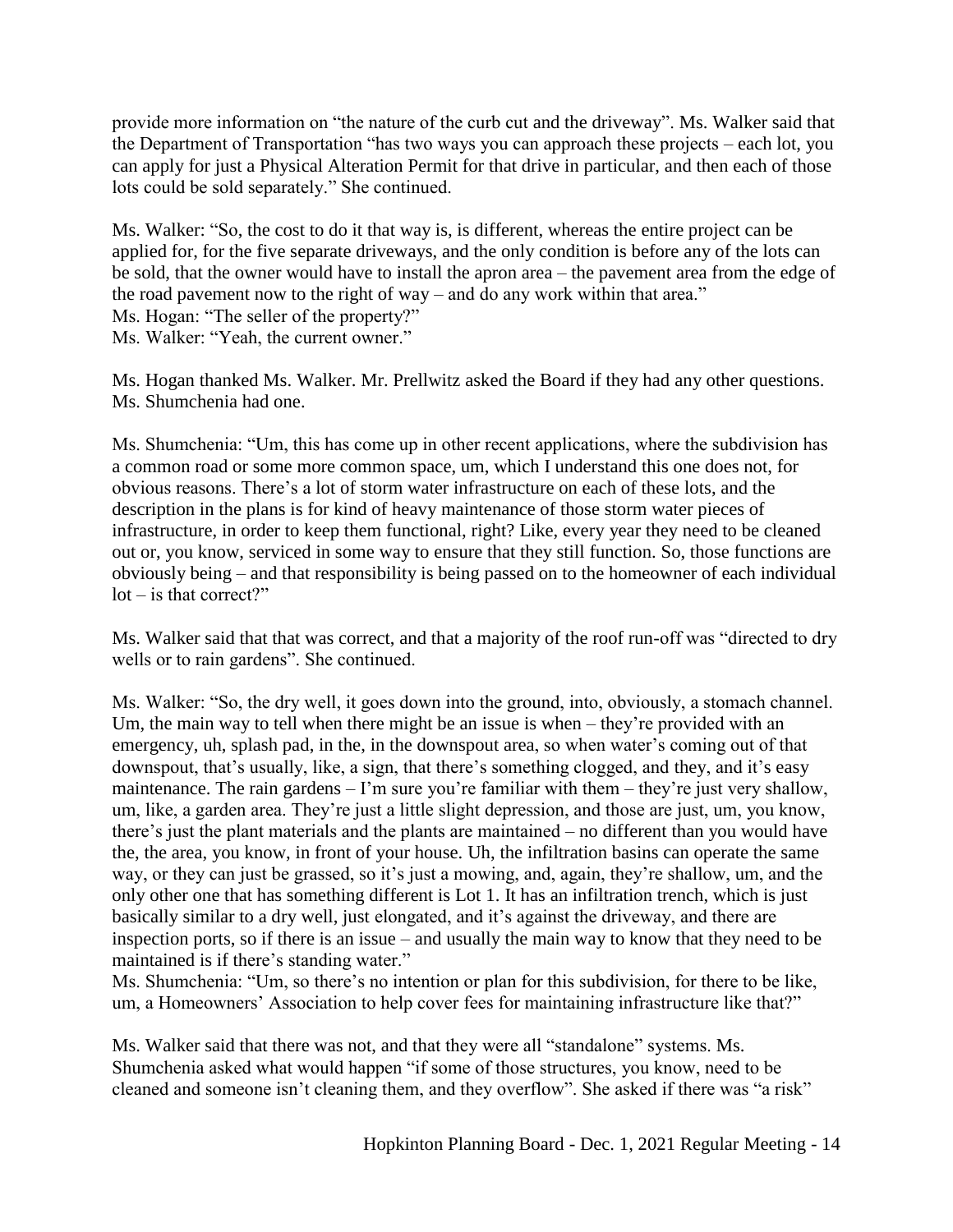involved there, and noted that she was "not very familiar with the topography" in the project area. She was concerned that there would be "a risk that that could overflow into the street, for example." Ms. Walker replied, "Typically, no", and explained that the "topography generally drains from north to south", in the direction of the wetland area, so, if it was to go anywhere, it would move in that direction. Ms. Shumchenia said that she didn't know if the rest of the Board had any concerns about that. Mr. Pennypacker described the project area, and that Ms. Shumchenia was "right to suspect" that there could be excess run-off. Mr. Lindelow asked Ms. Walker to confirm that the run-off would not affect the abutters, and that she was "suggesting it'll all go towards the back of the lot." She said that that was correct. Mr. Prellwitz then asked if there were any other comments from Board members. When he did not hear from the Board, he turned to Mr. Lamphere. Mr. Lamphere said that the Board had received a memo from the Building and Zoning Department in relation to the proposal, and that they did not have any concerns about it. He then mentioned that Ms. Hogan had written a draft motion for the Board for the proposal as well. Ms. Light asked Ms. Davis if she had anything to add. She did not.

Ms. Light made a motion to approve the Preliminary Plan for "Kenyon Southeast Farm", a fivelot minor subdivision proposed for AP 11, Lot 30, based on the following Findings of Fact and Conclusions of Law:

# FINDINGS OF FACT:

- 1. David G. Kenyon is the Applicant and owner of the subject property.
- 2. The subject parcel is located on Route 3-Main Street, in the RFR-80 zoning district and contains approximately 15.29 acres.
- 3. The property is not within a historic district, an Aquifer Protection Overlay District, a Community Wellhead Protection area, or a Non-Community Wellhead Protection Area.
- 4. The proposal is to create five new building lots, all fronting on Main Street.
- 5. On July 25, 2018, the Rhode Island Department of Environmental Management issued its verification of wetlands.
- 6. In December 2020, a storm water analysis was prepared by Walker Engineering, Ltd. which concluded that storm water will be appropriately handled on each site.
- 7. On March 17, 2021, the Rhode Island Department of Environmental Management issued its preliminary wetlands determination, No. 20-0294.
- 8. On March 17, 2021, the Rhode Island Department of Environmental Management issued its Rhode Island Pollutant Discharge Elimination System (RIPDES) permit, No. RIR102144.
- 9. On April 27, 2021, the Rhode Island Department of Transportation issued Physical Alteration Permit, No. 201218 A.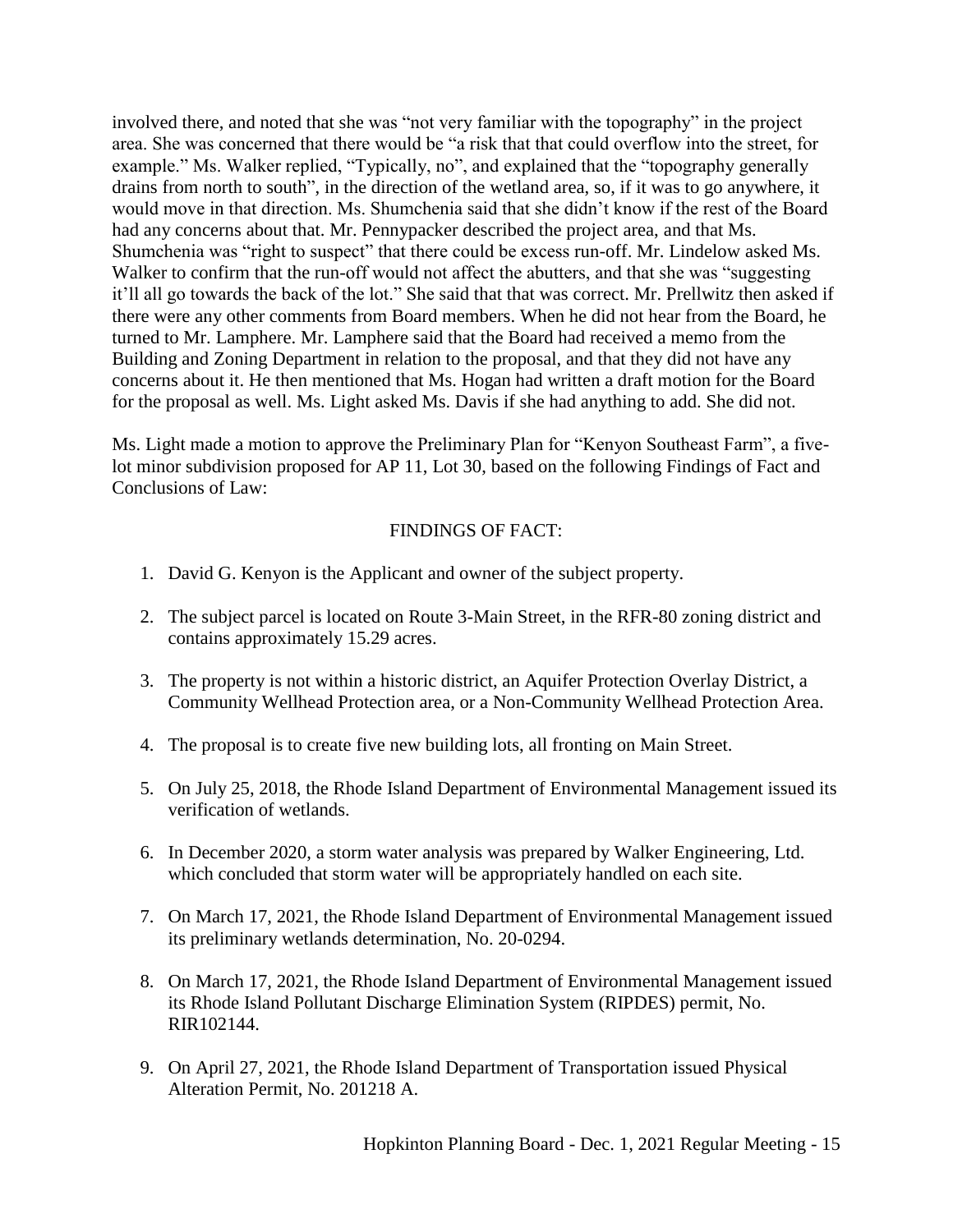- 10. On September 22, 2021, the Rhode Island Department of Environmental Management issued its Subdivision Site Suitability No 1814-0077.
- 11. On September 23, 2021, the Town of Hopkinton's Tax Assessor issued its verification that the subject parcel has completed its fifteen-year commitment on the Farm, Forest, and Open Space program.
- 12. In October, 2021, a traffic study was conducted by Walker Engineering, Ltd. which concluded that the five proposed lots will increase the daily traffic on Main Street by 2.8%, and that there exists adequate sight distance for each driveway as it enters Main Street.

# CONCLUSIONS OF LAW:

- 1. The proposed development is consistent with the Comprehensive Community Plan.
- 2. Each lot of the proposed development conforms to the standards and provisions of the Hopkinton Zoning Ordinance.
- 3. There will be no significant negative environmental impacts from the proposed development as shown on the Final Plan, with all required conditions for approval.
- 4. The subdivision, as proposed, will not result in the creation of individual lots with such physical constraints to development that building on those lots, according to pertinent regulations and building standards, would be impracticable.
- 5. All proposed land developments and all subdivision lots shall have adequate and permanent physical access to a public street, namely Main Street.
- 6. The proposed development provides for safe circulation of pedestrian and vehicular traffic, for surface water run-off control, for suitable building sites, and for preservation of natural, historical and cultural features that contributes to the attractiveness of the community, with required conditions of approval.
- 7. The design and location of streets, building lots, utilities, drainage improvements and other improvements in the proposed development minimizes flooding and soil erosion, with required conditions of approval.

# ORDER:

- 1. The proposed Preliminary Plan for "Kenyon Southeast Farms" is approved, together with the following conditions of approval:
- 2. Final plan review shall be delegated to the Hopkinton Town Planner.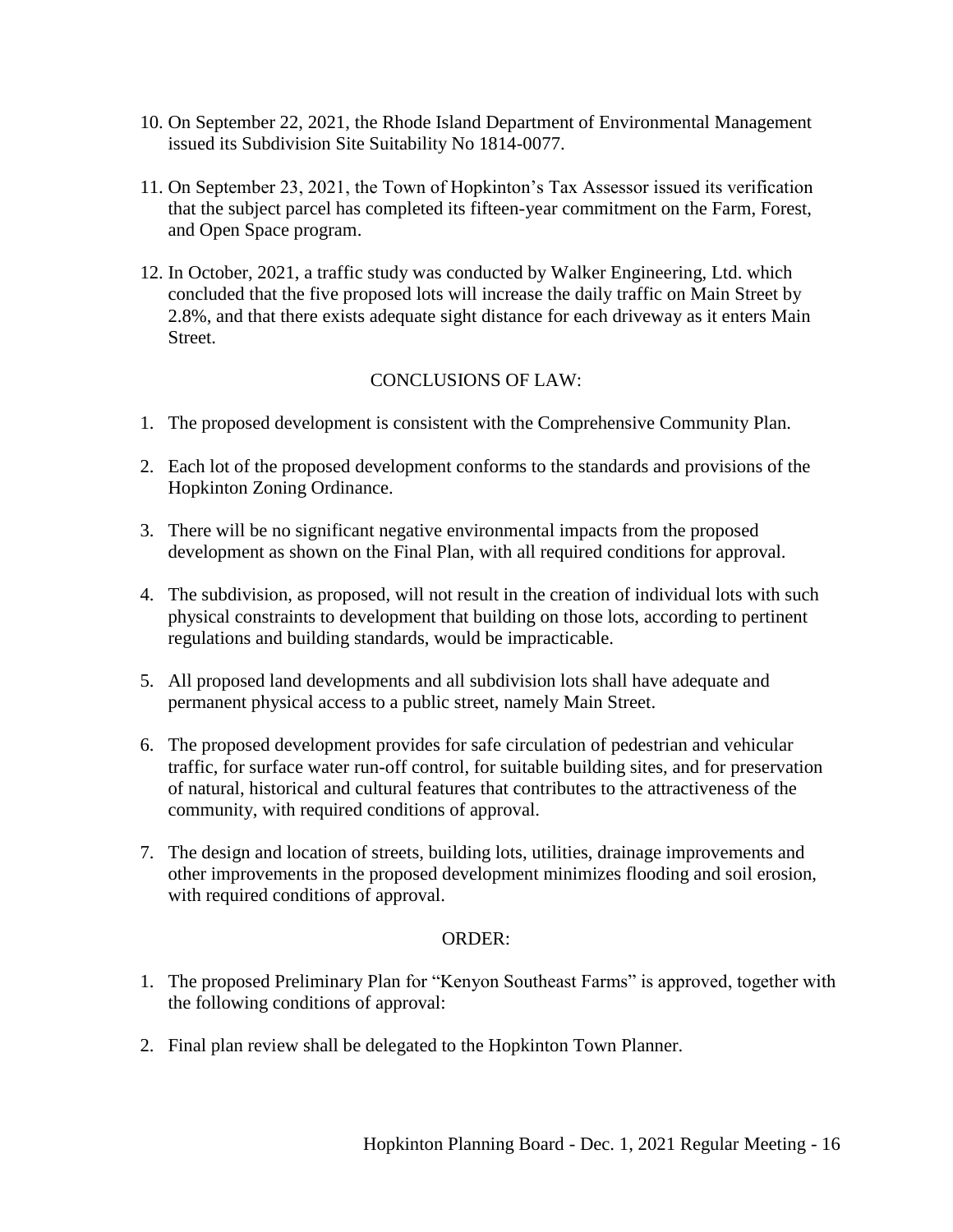It was seconded by Mr. Wayles. Ms. Hogan explained that there was a typo in the Findings of Fact, and Ms. Light amended her motion to replace "approximately" with "appropriately". Mr. Wayles seconded the amendment.

In Favor: Prellwitz, Lindelow, Wayles, Light, Shumchenia Abstain: None. Opposed: None.

5-0, the motion passed.

### **SOLICITOR'S REPORT:**

Ms. Hogan explained that Revity Energy had appealed the Zoning Board's decision, which had upheld the Planning Board's vote. It was appealed to Rhode Island Superior Court.

Ms. Hogan: "Service on the Town is being effectuated shortly, uh, and, uh, I believe that, um, the Solicitor for the Zoning Board will be taking it from there – but, we're open to conversation about that."

Mr. Prellwitz asked if the Board had any comments on Ms. Hogan's statements. They did not.

### **PLANNER'S REPORT:**

Mr. Lamphere stated that he did not have anything to report.

### **CORRESPONDENCE AND UPDATES:**

Mr. Prellwitz explained that they had received a letter from Lorn Petruska on Nov. 19<sup>th</sup>, which included an article entitled "Warwick Freezes Ground-Mounted Solar", published by ecoRI News.

### **PUBLIC FORUM:**

Ms. Davis asked if there was a limit to the Brushy Brook extensions. Mr. Prellwitz thanked Ms. Davis. She said that she was "sure" that the abutters wanted a determination. Mr. Lamphere explained that "there is no limit, as long as the applicants and the Planning Board are in agreement in extending" any extensions. She asked how extensive the peer review was, and if they needed "a lot more time" to provide a response. Mr. Lamphere said that they did need more time. Ms. Davis then asked about the status of the Department of Environmental Management review. Mr. Lamphere said that permits from that body could be "carried through" to the Final, and that he would have to examine what they submitted. He said that as it wasn't discussed that night, he would need to refresh his memory. He said that it "didn't do anybody any good" to bring the project forth when there were still things that needed to be worked out between the applicant's engineers and the Town's engineers. Ms. Shumchenia asked if there was "some sort of like, Statute of Limitations on a Master Plan". Mr. Lamphere began to respond, but Ms. Hogan interjected. She said that the Board was "deviating from" the Public Forum process, and